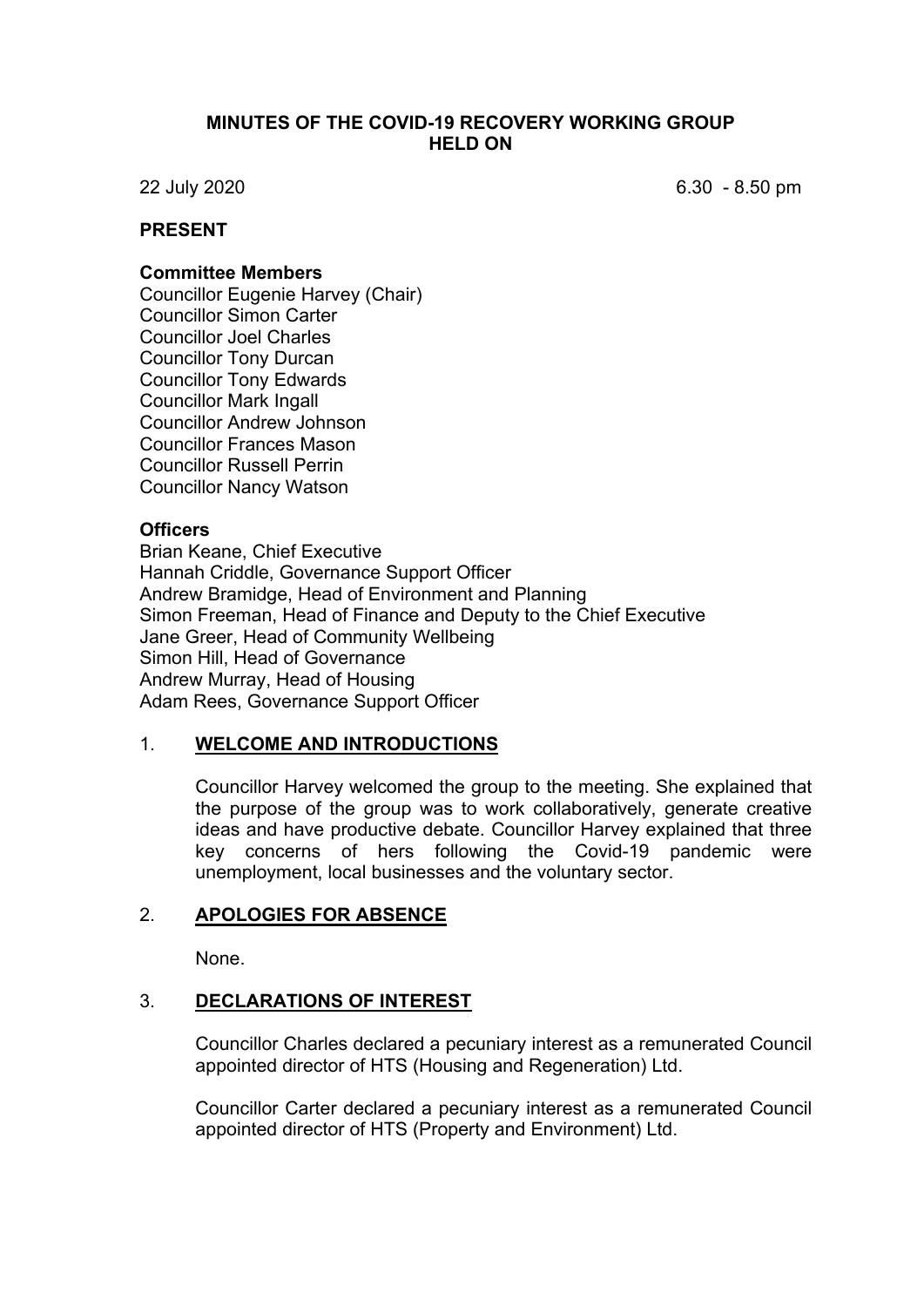# 4. **TERMS OF REFERENCE**

The group considered the Terms of Reference that were shared at the Cabinet meeting on 9 July 2020. It was agreed that it was important to complete a gap analysis and to understand the baseline to help to inform the Terms of Reference and establish a feedback mechanism so performance against the Terms of Reference could be compared.

The group agreed to:

- a) Add a term around the Council working with regional health officials to minimise the risk of a second outbreak in Harlow.
- b) Extend the community action term to include community cohesion and wider engagement including public health education and to focus on the impact on the voluntary sector.
- c) Have specific focus of the impact of Covid-19 on the faith based communities and BAME group.
- d) Have a specific focus on public education in view of the on-going health risk.

It was agreed that the action plan should consider dynamic and static risk.

The amended Terms of Reference would be circulated to the Chair and a representative from the Conservative group for approval before the next meeting.

## 5. **RESPONSE PHASE - KEY ACTIONS AND DECISIONS**

Councillor Harvey noted some of work completed by the Council during the response phase whilst there was a gradual loss of services and the following had been achieved; enabling 420 officers to work remotely, working with the County Council and shielding agencies creating the Community Hub, awarding grants to local businesses, helping 36 rough sleepers, monitoring staff sickness, creating online creative projects, dealing with 60,000 customer enquiries and HTS emergency work during lockdown. The group requested that this information was circulated as a note to all.

The group considered whether the Council was still in the response phase or had moved into the recovery phase. Councillor Harvey advised that the Council was moving into the recovery phase. Councillor Perrin suggested that the details of the response were written down within a strategic framework for comparison against the groups' terms of reference.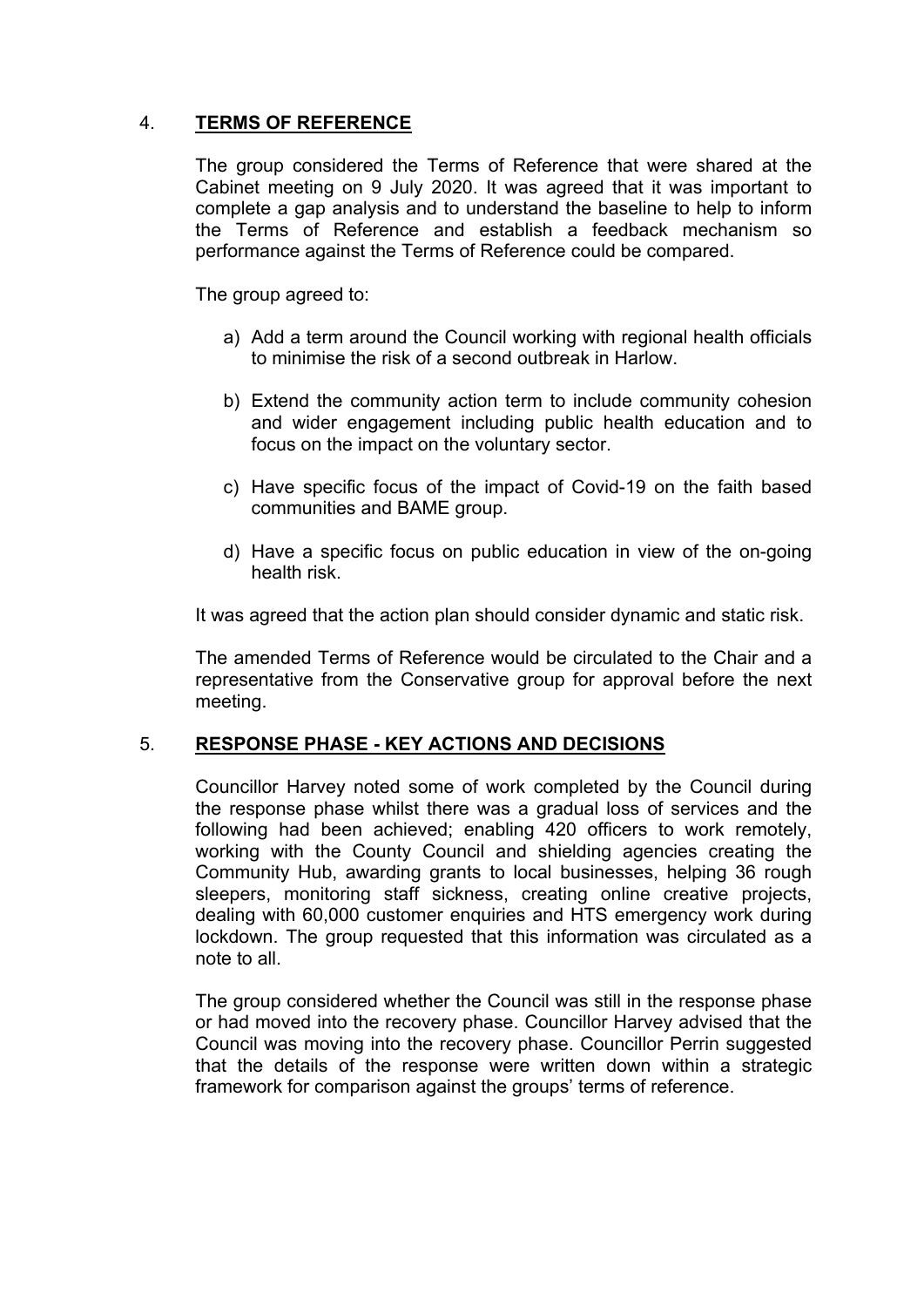# 6. **RECOVERY PHASE**

#### a) Workstreams

Jane Greer, Head of Community and Wellbeing, explained that under the "community impact" work stream, there were four key sub-groups;

- a) Third sector, faith groups, BAME and other communities
- b) Homelessness and supported housing
- c) Arts and culture
- d) Data collection.

Andrew Bramidge, Head of Environment and Planning, explained that the "business impact" work stream would need access to better economic data in order to consider the impact on Harlow. He confirmed that, to date, support had been provided to the retail and hospitality sector for the reopening of their businesses and to 200 Council business tenants.

Simon Freeman, Head of Finance and Property and Deputy to the Chief Executive, detailed the innovative changes made to services as part of the "council business" work stream. The stream had considered 19 actions for immediate action and was aware of where the Council currently stood with its service and where it needed to get for services in the future.

Andrew Murray, Head of Housing, confirmed that, as part of the "HTS Group" work stream, some service provision was moderate and HTS were working its way through backlogs. HTS had worked well with local and trade unions to support employees and get people back to work safely. Andrew Murray confirmed that the Best Value Review actions were continuing for the contract extension. Themes considered by the work stream included; social value impact, business resilience, commercial impact, environmental impact, the customer experience and creating opportunities.

Brian Keane, Chie Executive, confirmed that as of 22 July 2020 he would be receiving postcode data on the positive Covid-19 tests in Harlow.

The group requested a note on the operational, verbal updates of the officers by the next meeting.

### b) Development of Action Plan

A draft action plan was due to come back to the group in August for Cabinet approval in September. The group agreed it would like to meet before 25 August meeting to work on the draft action plan. A further meeting would be arranged within the next two weeks.